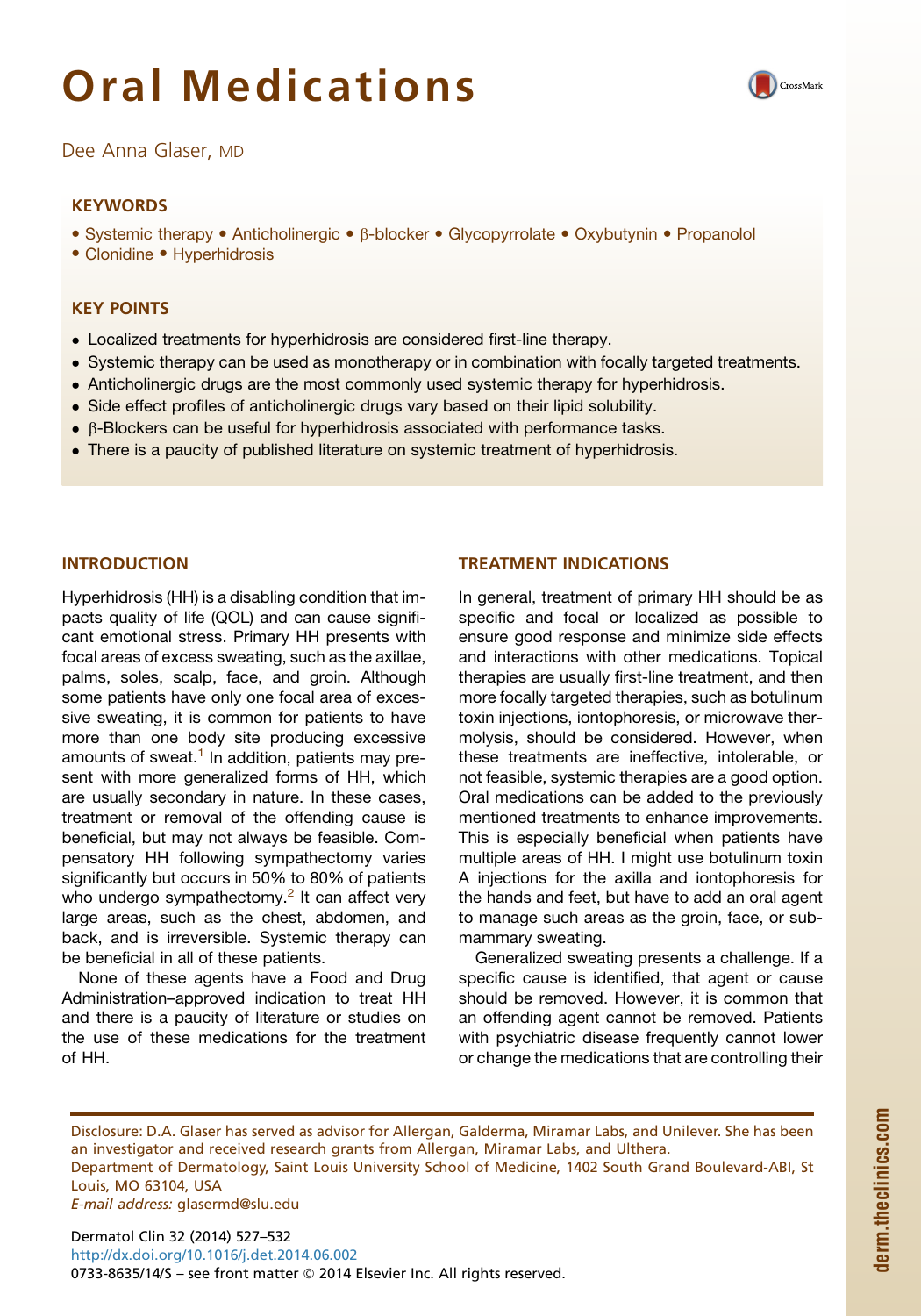#### 528 Glaser

mental illness. In these instances, other options, such as oral medications to treat the HH, have to be considered.<sup>[3](#page-4-0)</sup> Some patients have multiple cofounding factors that can induce or worsen HH, and in these patients oral therapy may be very helpful.

There are groups of patients that should be considered very carefully before initiating therapy with oral medications, especially the oral anticholinergics, which decrease sweating from the entire body. Athletes and individuals who work or play a lot outdoors may become overheated if they are unable to cool their bodies without sweat evaporation, and may have an increased risk of hyperthermia and heat stroke. Small children or individuals who have difficulty self-monitoring their body temperature, mentation, and urine output may not be good candidates for oral anticholinergics. Allergies, other medications, or health issues need to be reviewed to avoid interactions or worsening of other diseases or health concerns. As an example,  $\beta$ -blockers are generally not given to patients with psoriasis.

It is very important to counsel patients on what therapy you are using, how it works, and what to monitor. It is also critical that patients are counseled on realistic expectations. Most patients can expect an improvement but not complete resolution of their HH symptoms. I counsel patients that they will most likely still have episodes of sweating when others around them do not, and that they will most likely still be the first to sweat and even sweat more than their counterparts during activity. Setting a step-wise plan for the patient can also be helpful so that they do not discontinue therapy and understand that if a plan is not providing enough improvement, then the next step will be added, especially with oral therapies. Improvement in symptoms is usually possible to achieve, but anhidrosis is not, nor is it desirable.

#### ANTICHOLINERGIC AGENTS

Because the sweat glands are innervated by the sympathetic postganglionic nerves and have acetylcholine as the primary neurotransmitter, the use of anticholinergic agents is a logical choice to treat  $HH<sup>4</sup>$  $HH<sup>4</sup>$  $HH<sup>4</sup>$  Anticholinergic agents work by competitive inhibition of acetylcholine at the muscarinic receptor. Muscarinic receptors are present throughout the central and autonomic nervous system, accounting for widespread and varied side effects that can develop.

There are several anticholinergic agents; however, there are differences in the side effect profile. Glycopyrrolate is a quaternary amine with limited passage across lipid membranes, such as the blood-brain barrier. This is in contrast to such agents as atropine or scopolamine, which are tertiary amines and can easily penetrate lipid barriers. This is probably the reason why glycopyrrolate has fewer central nervous system side effects and may have less effect on the heart rate at lower doses.<sup>[5](#page-4-0)</sup> The most common side effect is dry mouth caused by inhibition of salivary glands. There are many potential side effects  $(Box 1)$  $(Box 1)$  $(Box 1)$  and concurrent use with other medications with anticholinergic activity, such as phenothiazines, antiparkinson drugs, or tricyclic antidepressants, intensifies the antimuscarinic effects and increases side effects. Anticholinergic therapy may be contraindicated in patients with glaucoma, obstructive uropathy, obstructive diseases of the gastrointestinal (GI) tract, paralytic ileus, severe ulcerative colitis, and myasthenia gravis.

#### **Glycopyrrolate**

Glycopyrrolate is the author's most commonly used anticholinergic drug to treat HH. Dosing is variable and is usually started at 1 to 2 mg twice daily (BID). The patient is asked to increase the dose by 1 mg per day at 2-week intervals based on the therapeutic response and side effects. Dry mouth is the most common side effect and usually the limiting factor in dosing. If side effects are minimal, management can allow patients to continue their medication. Managing dry mouth could include use of artificial saliva preparations, increasing water intake, and keeping candy or mints available; increased fiber consumption and light exercise can help to improve mild constipation. Over-the-counter eye drops can improve dry eye symptoms, but many patients have to discontinue therapy because of intolerable side effects. The efficacy and side effects of therapy are generally dose-dependent.

Walling<sup>[6](#page-4-0)</sup> published a retrospective review of 45 patients who used glycopyrrolate to treat HH of various body sites. Overall 67% were responders and 33% failed treatment. Of the treatment failures, 40% were nonresponders and the rest had adverse effects requiring medication cessation (xerostomia, GI disturbance, headache, rash, and mental status change). Only one-fourth of his patients used it as monotherapy, but others combined therapy with topical aluminum chloride, botulinum toxin, and iontophoresis. His patients most commonly took 1 mg daily and the highest dose that was used was 6 mg daily. Bajaj and Langtry<sup>[5](#page-4-0)</sup> reported on 19 patients treated with glycopyrrolate and found that 80% responded to therapy. The most common dose was 2 mg BID or three times daily (TID) but one patient took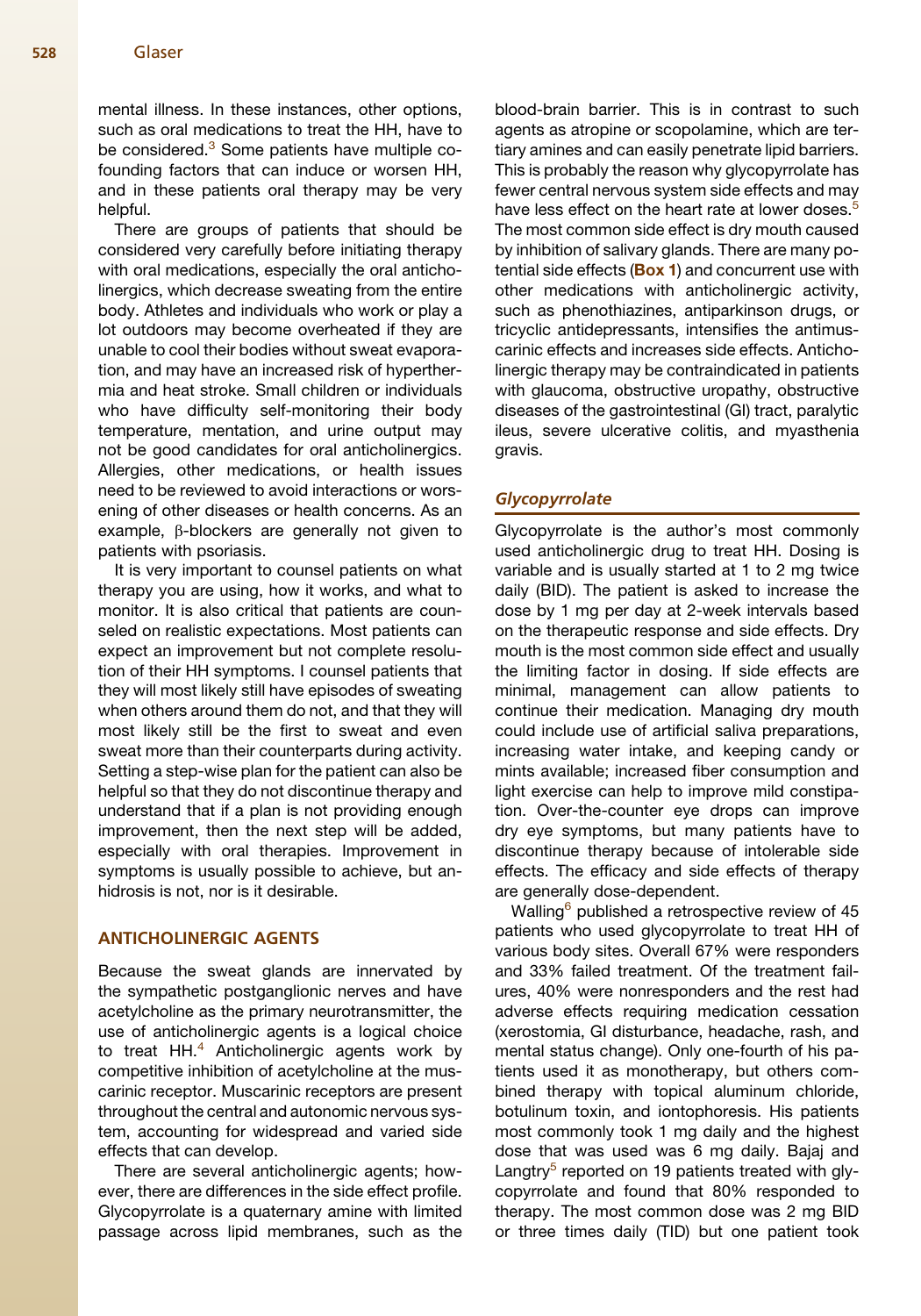#### <span id="page-2-0"></span>Box 1

# Anticholinergic therapy side effects

Gastrointestinal Dry mouth Constipation Nausea Vomiting Bloated feeling Loss of taste Ocular Mydriasis Cycloplegia Dry or gritty eyes Blurred vision Photophobia Respiratory Bronchodilation Reduced secretions **Genitourinary** Urinary retention Slow voiding Urinary hesitancy Erectile dysfunction Loss of libido **Cardiac** Bradycardia (lower doses) Tachycardia (higher doses) Arrhythmias Palpitations Central nervous system Headache **Dizziness** Insomnia **Drowsiness** Mental confusion and/or excitement (usually in elderly) Seizures Skin Decreased sweating Urticaria Pruritus

4 mg BID. Side effects were reported in 80% of the patients and about one-third of their patients had to stop the glycopyrrolate because of side effects. Typically my patients require daily maintenance, but a few take it on an "as-needed basis." Doses range from 1 to 8 mg BID and do not seem to correlate significantly with age, gender, or body mass.

### **Oxybutynin**

Oxybutynin is another common anticholinergic drug that is used to treat HH. It is classified as a tertiary amine. It comes in several different preparations including a tablet, slow-release tablet, topical gel, and transdermal patch. For oral administration, 5 to 10 mg daily is usually required for relief of HH, but doses up to 15 or 20 mg daily may be required.<sup>[7,8](#page-4-0)</sup> Wolosker and coworkers<sup>[9](#page-5-0)</sup> did a randomized placebo-controlled trial using oxybutynin for palmar and axillary HH. Fifty patients were enrolled, and the drug was initiated at 2.5 mg daily, increased to 2.5 mg BID during weeks 2 and 3, and then treated with 5 mg BID. Approximately 70% of the patients reported improvement in their axillary and palmar HH, whereas 90% of patients with plantar involvement reported improvement in their plantar sweating. Most of the treated patients reported improvement in their QOL, whereas one-fourth had no change in their QOL. Side effects were limited to dry mouth that was rated as moderate to severe by 30% of the subjects during the first 3 weeks (lower dose) and reached 35% by 6 weeks with the higher dose of oxybutynin. Tupker and co-workers<sup>[8](#page-4-0)</sup> reported 13 patients with generalized HH and 1 with drug-induced HH that were treated with oxybutynin (2.5 mg TID, and 5 mg TID), with all of the generalized HH patients responding (the paroxetine-induced HH patient did not respond). Therapy was well tolerated with the most common side effects being dry mouth, urinary difficulty, GI complaints, headache, and lassitude, although 30% had to discontinue therapy because of side effects. Therapy seems to work well in men and women, and overweight and obese individuals.[10,11](#page-5-0)

There are no guidelines to use when choosing which anticholinergic drug to use for HH. Because of the more limited penetration into the central nervous system, glycopyrrolate is a good option. Patients may respond to one anticholinergic drug better than another, or may experience fewer or different side effects with one drug compared with other anticholinergics. $6$  Additionally, there may be better compliance with the once-daily slow-release oxybutynin. It is reasonable to switch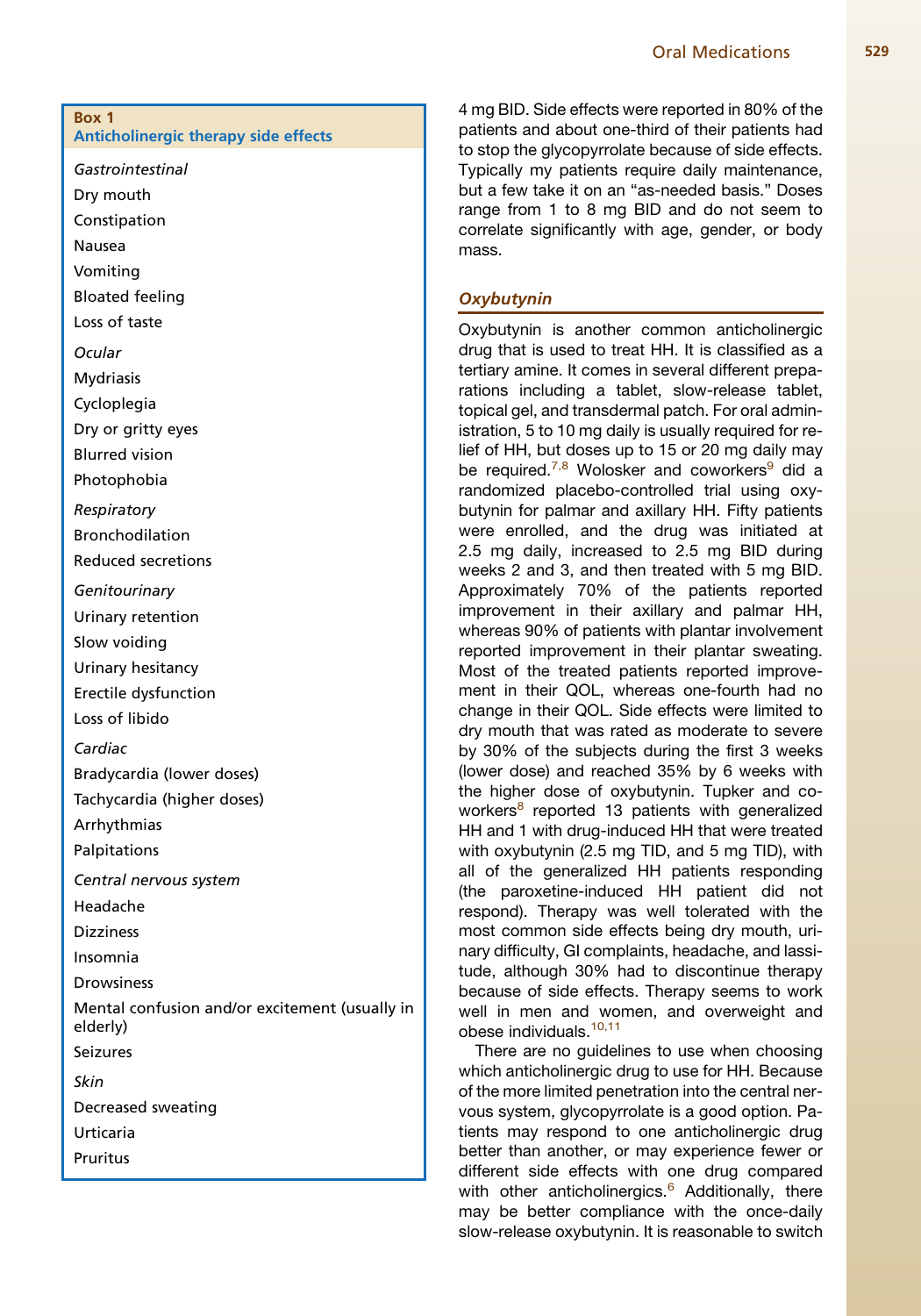anticholinergic drugs when faced with nonresponse. Another option is to try a topical formulation.

## Other Anticholinergic Agents

Other drugs with antimuscarinic effects can be used to treat HH, and different options are available in various parts of the world. One of the best studied is methantheline bromide, which is a quarternary amine available in Germany. A large multicenter placebo-controlled randomized study of 339 patients with axillary or palmar-axillary HH was performed.<sup>[12](#page-5-0)</sup> Methantheline, 50 mg, or placebo was used TID and gravimetric measurements of sweat, Hyperhidrosis Disease Severity Scale, and QOL were measured. At Day 28, there was a reduction of sweat production of 40% compared with the placebo, although the measured reduction in sweat production was greater in the axilla as compared with the palms. The researchers hypothesized that the decreased efficacy in the palmar sweating may be because a significant proportion of methantheline is excreted through the sebaceous glands and these are lacking in the palms. There was good tolerability with dry mouth, impaired accommodation, and dry eyes reported. There was a statistically significant decrease in the Hyperhidrosis Disease Severity Scale and an improvement in QOL in methantheline-treated subjects.

## Anticholinergic Use in Pediatric Patients

In general, I avoid the use of systemic anticholinergic therapy for my young patients with HH because they have less control of their environment at school, may be exposed to heat stresses during playtime, and may not be able to monitor themselves for signs or symptoms of hyperther-mia. However, Paller and coworkers<sup>[13](#page-5-0)</sup> reported on 31 pediatric patients that were treated with glycopyrrolate and found that 90% had improvement and 10% had no improvement in their HH. The average age of her patients at the time that the glycopyrrolate was prescribed was 14.8 years  $\pm$  2.9. The mean dose for these teenagers was 2 mg daily but ranged from 1 to 6 mg daily. Approximately 30% had side effects including dry mouth, dry eyes, and blurred vision. One patient had to stop therapy because of palpitations. Oxybutynin has been studied extensively in children for urologic problems with a good safety profile, although there is a higher number of central nervous system adverse event cases reported in pediatric patients as compared with adult patients.<sup>[14,15](#page-5-0)</sup> Glycopyrrolate is approved by the Food and Drug Administration to treat children with sialorrhea and in this

population side effects are dose-dependent and include behavioral changes, constipation, excessively dry mouth, urinary retention, facial flushing, nasal congestion, vomiting, and diarrhea.<sup>[16](#page-5-0)</sup>

## b-ADRENERGIC BLOCKERS

The use of  $\beta$ -blockers to treat patients with HH stems from their use to improve symptoms of social phobias and performance anxiety.<sup>[17](#page-5-0)</sup> Episodes of HH may develop throughout the day, but many patients complain that the sweating develops at times of performance-related stress or just a perception that sweating may interfere with performance, such as meetings, public speaking, or school performance. In these instances the use of a  $\beta$ -blocker, such as propranolol, can be helpful. Propranolol is a highly lipophilic drug that binds to  $\beta$ 1 and  $\beta$ 2 receptors with equal affinity. Peak concentration is 1 to 1.5 hours postingestion, although food may delay peak concentration.<sup>[18](#page-5-0)</sup> Contraindications to therapy are numerous  $(Box 2)$  and a thorough history needs to be obtained, but low doses are generally used infrequently, making this therapy well tolerated. A resting blood pressure and heart rate should be taken in the office before prescribing the drug.

Commonly used doses are 10 to 20 mg of propranolol taken approximately 1 hour before the

| Box 2<br><b>Contraindications for propranolol</b> |
|---------------------------------------------------|
| Bradycardia <sup>a</sup>                          |
| AV block <sup>a</sup>                             |
| Asthma                                            |
| Chronic obstructive pulmonary disease             |
| Depression                                        |
| Diabetes mellitus                                 |
| Heart failure                                     |
| Hepatic disease                                   |
| Hypotension                                       |
| Hypoglycemia                                      |
| Cerebrovascular disease                           |
| Myasthenia gravis                                 |
| Psoriasis                                         |
| Renal disease                                     |
| Thyroid disease                                   |
| Elderly                                           |
| Driving or operating machinery                    |
| <sup>a</sup> Absolute contraindication.           |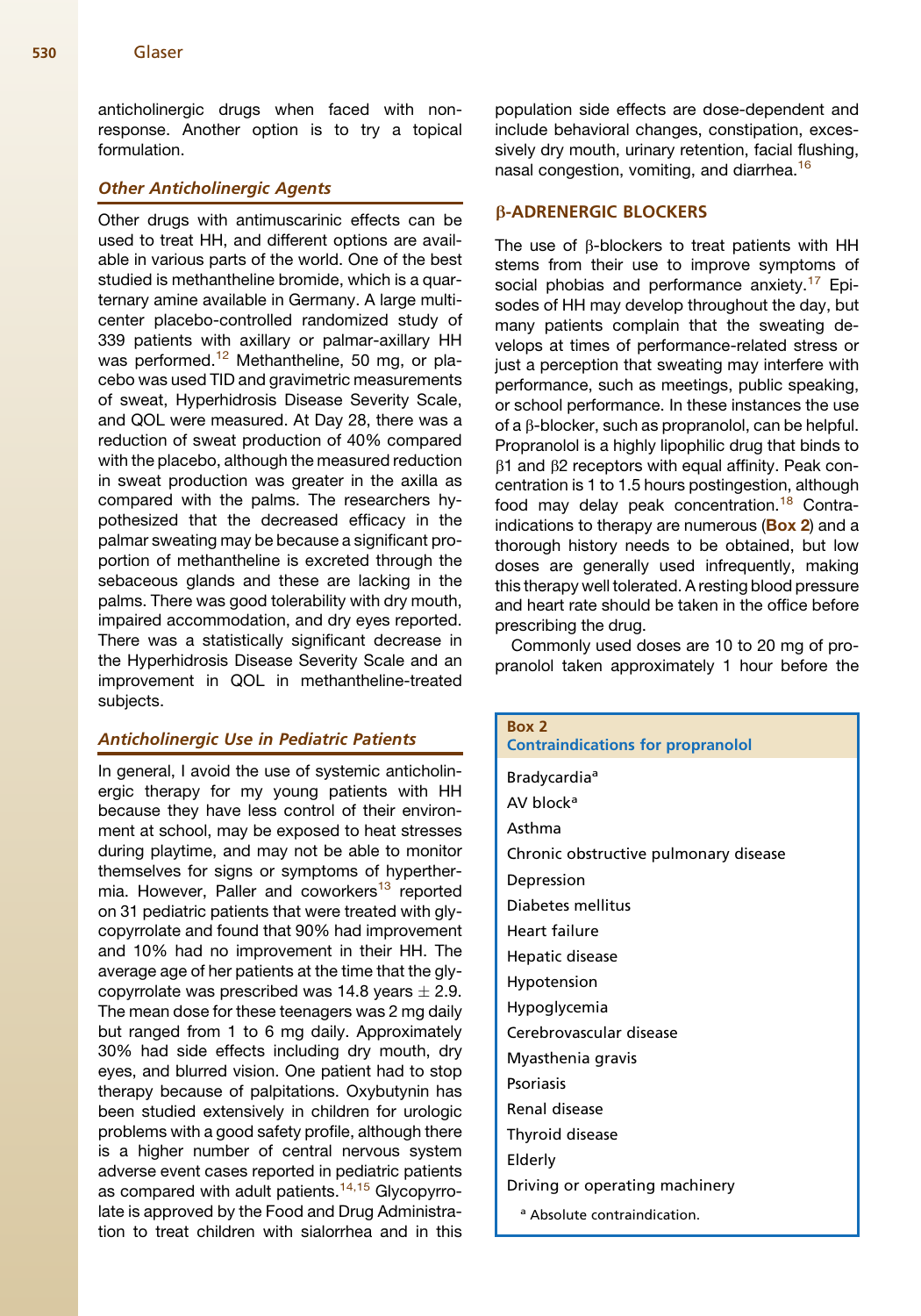<span id="page-4-0"></span>planned performance. For patients with low resting blood pressure, slow baseline heart rates, or very small body mass index, 5 mg may be used initially. Patients should take a "test run" at home to monitor for hypotension, orthostatic hypotension, depressed cognition, or poor performance in general.

### a-ADRENERGIC AGONIST

Clonidine is a sympatholytic medication used to treat hypertension and some anxiety/panic disorders. It is classified as a centrally acting  $\alpha_2$ -adrenergic agonist and has been successfully used to treat some patients with HH, and with flushing and sweating associated with menopause.<sup>6,19–21</sup> Doses used to treat menopausal hot flashes were low, ranging from 0.025 to 0.1 mg BID. Walling's $<sup>6</sup>$  re-</sup> ported dose in 13 patients with HH was 0.1 mg BID. Overall there was a 46% response rate and most of his patients used clonidine as monotherapy. Interestingly, the patients with craniofacial HH comprised most of his responders. Of the seven patients who failed treatment, three were nonresponders and four had to discontinue the medication because of side effects related to decreased blood pressure. Side effects most commonly seen with the use of clonidine are dry mouth, dizziness, constipation, and sedation.

As with propranolol, a thorough history and examination including blood pressure should be performed before initiating therapy. Doses of 0.1 mg BID are most commonly used and the drug can be combined with other therapies to treat  $HH^{6,21}$ . Anecdotally, I have found it most useful in my middle-aged patients with craniofacial HH and sweating associated with flushing. I have prescribed it for generalized HH especially when there are several factors contributing to the overall sweating.

#### BENZODIAZEPINES

Benzodiazepines are sometimes listed as a treatment of HH, social anxiety disorders, and performance anxiety.<sup>17,22</sup> Diazepam, 5 to 20 mg/day, is recommended, but there is no real primary literature supporting the efficacy in patients with HH. Because HH is a chronic disease, one has to carefully weigh the risks of addiction or dependence. Propanolol is the author's first choice to treat performance-based sweating. If anxiety seems to be the overriding problem, referral to psychiatry for cognitive therapy or other drug management is prudent.

# OTHER SYSTEMIC AGENTS

There are a few anecdotal case reports using other systemic agents to help reduce sweating of various etiologies, which may be of use in limited situations, or when other therapies have not produced satisfactory improvement.

The calcium channel blocker, diltiazem, was been reported to improve palmar sweating in two family members with autosomal-dominant emotional HH $^{23}$  $^{23}$  $^{23}$  A woman with "lifelong generalized HH" reported resolution of sweating when treated with indomethacin, 25 mg TID, for her arthritis. $24$ Gabapentin when used with probantheline improved sweating in a child suffering from HH after a spinal cord injury.<sup>[25](#page-5-0)</sup> Gabapentin has also been used with limited success in social anxiety disorder.<sup>[17](#page-5-0)</sup>

## **SUMMARY**

Oral therapies can play an important role in treating HH of all types. Although monotherapy is sometimes useful, combining systemic treatments with more focally based therapy may provide superior results. Because of side effects and drug interactions, a thorough assessment should be performed before initiating systemic therapy, and working with other health care team members is valuable to monitor for and reduce the risks of systemic therapies.

## **REFERENCES**

- 1. [Lear W, Kessler E, Solish N, et al. An epidemiolog](http://refhub.elsevier.com/S0733-8635(14)00069-2/sref1)[ical study of hyperhidrosis. Dermatol Surg 2007;](http://refhub.elsevier.com/S0733-8635(14)00069-2/sref1) [33\(1 Spec No\):S69–75](http://refhub.elsevier.com/S0733-8635(14)00069-2/sref1).
- 2. [Cerfolio RJ, De Campos JR, Bryant AS, et al. The](http://refhub.elsevier.com/S0733-8635(14)00069-2/sref2) [Society of Thoracic Surgeons expert consensus for](http://refhub.elsevier.com/S0733-8635(14)00069-2/sref2) [the surgical treatment of hyperhidrosis. Ann Thorac](http://refhub.elsevier.com/S0733-8635(14)00069-2/sref2) [Surg 2011;91\(5\):1642–8.](http://refhub.elsevier.com/S0733-8635(14)00069-2/sref2)
- 3. [Mago R. Glycopyrrolate for antidepressant](http://refhub.elsevier.com/S0733-8635(14)00069-2/sref3)[associated excessive sweating. J Clin Psychophar](http://refhub.elsevier.com/S0733-8635(14)00069-2/sref3)[macol 2013;33\(2\):279–80.](http://refhub.elsevier.com/S0733-8635(14)00069-2/sref3)
- 4. [Lakraj AD, Moghimi N, Jabbari B. Hyperhidrosis:](http://refhub.elsevier.com/S0733-8635(14)00069-2/sref4) [anatomy, pathophysiology and treatment with](http://refhub.elsevier.com/S0733-8635(14)00069-2/sref4) [emphasis on the role of botulinum toxins. Toxins](http://refhub.elsevier.com/S0733-8635(14)00069-2/sref4) [\(Basel\) 2013;5:821–40](http://refhub.elsevier.com/S0733-8635(14)00069-2/sref4).
- 5. [Bajaj V, Langtry JA. Use of oral glycopyrronium](http://refhub.elsevier.com/S0733-8635(14)00069-2/sref5) [bromide in hyperhidrosis. Br J Dermatol 2007;](http://refhub.elsevier.com/S0733-8635(14)00069-2/sref5) [157:118–21](http://refhub.elsevier.com/S0733-8635(14)00069-2/sref5).
- 6. [Walling HW. Systemic therapy for primary hyperhi](http://refhub.elsevier.com/S0733-8635(14)00069-2/sref6)[drosis: a retrospective study of 59 patients treated](http://refhub.elsevier.com/S0733-8635(14)00069-2/sref6) [with glycopyrrolate or clonidine. J Am Acad Derma](http://refhub.elsevier.com/S0733-8635(14)00069-2/sref6)[tol 2012;66\(3\):387–92](http://refhub.elsevier.com/S0733-8635(14)00069-2/sref6).
- 7. [Messikh R, Elkhyat A, Aubin F, et al. Use of oral oxy](http://refhub.elsevier.com/S0733-8635(14)00069-2/sref7)[butynin at 7.5 mg per day in primary hyperhidrosis.](http://refhub.elsevier.com/S0733-8635(14)00069-2/sref7) [Rev Med Liege 2012;67\(10\):520–6 \[in French\].](http://refhub.elsevier.com/S0733-8635(14)00069-2/sref7)
- 8. [Tupker RA, Harmsze AM, Deneer VHM. Oxybutynin](http://refhub.elsevier.com/S0733-8635(14)00069-2/sref8) [therapy for generalized hyperhidrosis. Arch Derma](http://refhub.elsevier.com/S0733-8635(14)00069-2/sref8)[tol 2006;148\(8\):1065–86](http://refhub.elsevier.com/S0733-8635(14)00069-2/sref8).